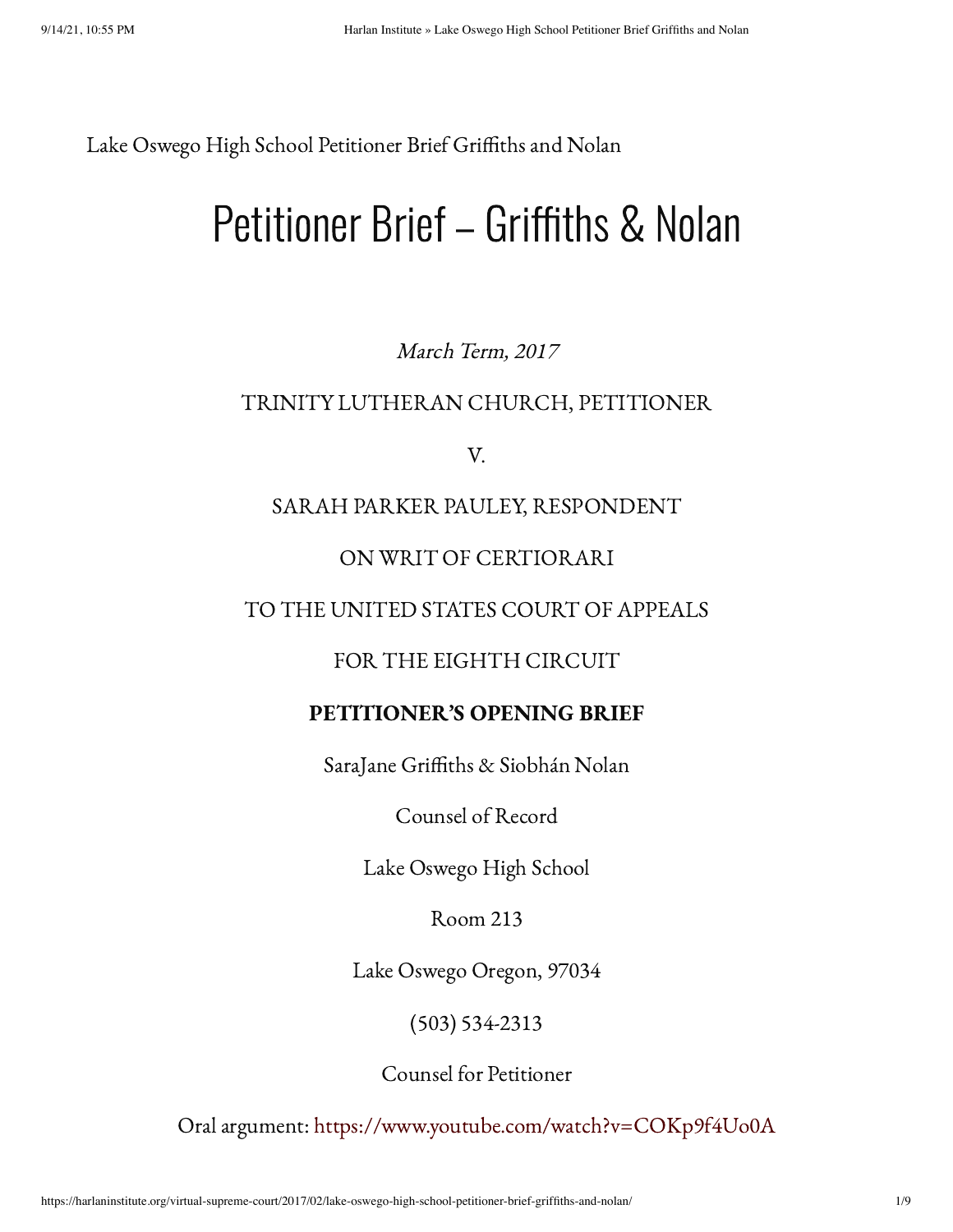#### QUESTION PRESENTED

### DOES FUNDING A PLAYGROUND ASSOCIATED WITH A CHURCH VIOLATE THE ESTABLISHMENT CLAUSE OF THE FIRST AMENDMENT?

#### Table of Contents

| ARGUMENT I: ESTABLISHMENT CLAUSE AND LEMON TEST |
|-------------------------------------------------|
|                                                 |
|                                                 |
|                                                 |
|                                                 |

#### Table of Cited Authorities

#### Cases:

| Agostini v. Felton,                                 |
|-----------------------------------------------------|
|                                                     |
| Church of the Lukumi Babalu Aye v. City of Hialeah, |
|                                                     |
| Good News Club v. Milford,                          |
|                                                     |
| Grutter v. Bollinger,                               |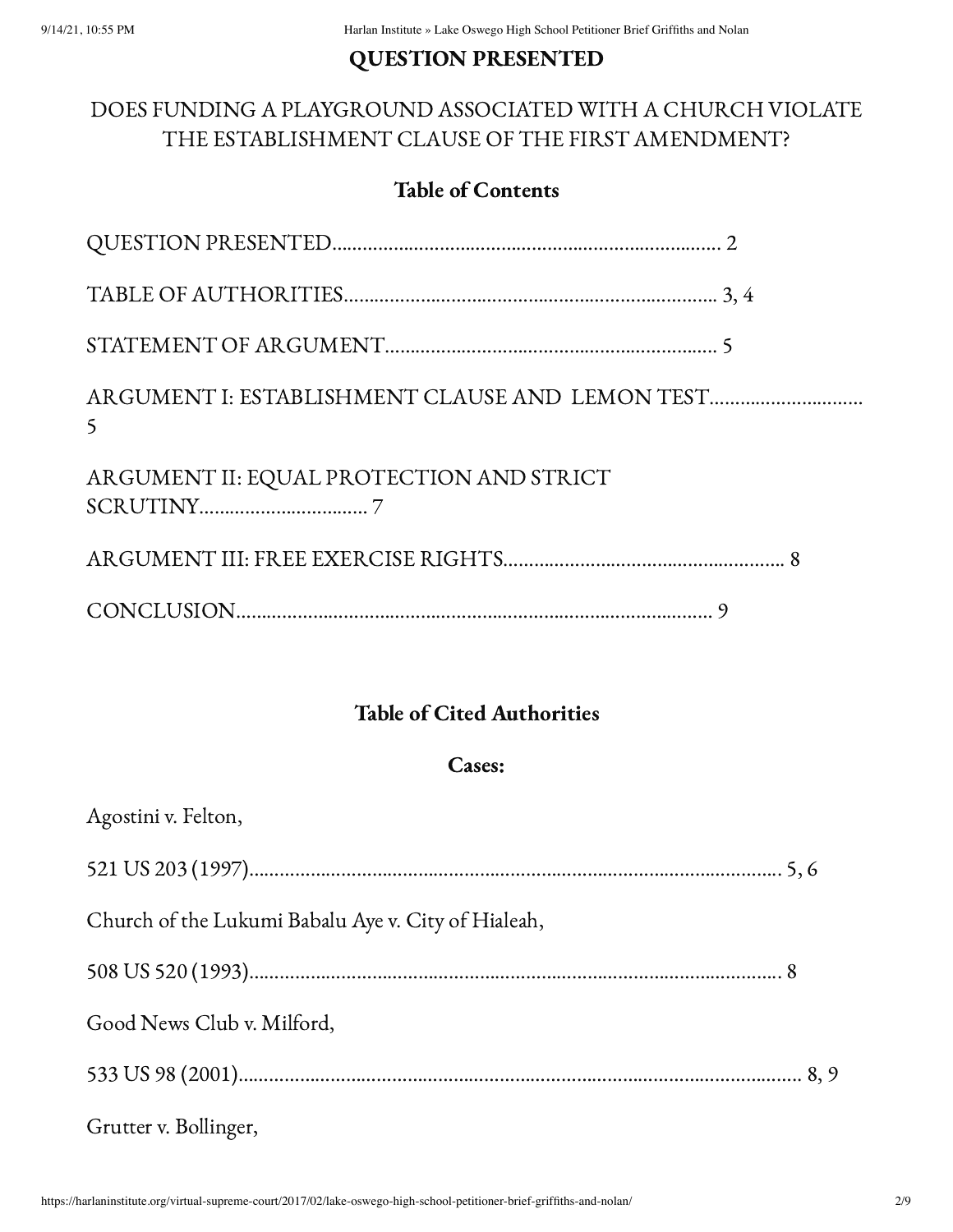| $\gamma$                                                     |
|--------------------------------------------------------------|
| Lamb's Chapel v. Center Moriches Union Free School District, |
|                                                              |
| Lemon v. Kurtzman,                                           |
|                                                              |
| Locke v. Davey,                                              |
|                                                              |
| Mitchell v. Helms,                                           |
|                                                              |
| Rosenberg v. University of Virginia,                         |
|                                                              |
| Smith v. Oregon,                                             |
|                                                              |
| United States v. Carolene Products Company,                  |
|                                                              |

#### Other Authorities:

# **Statement of Argument**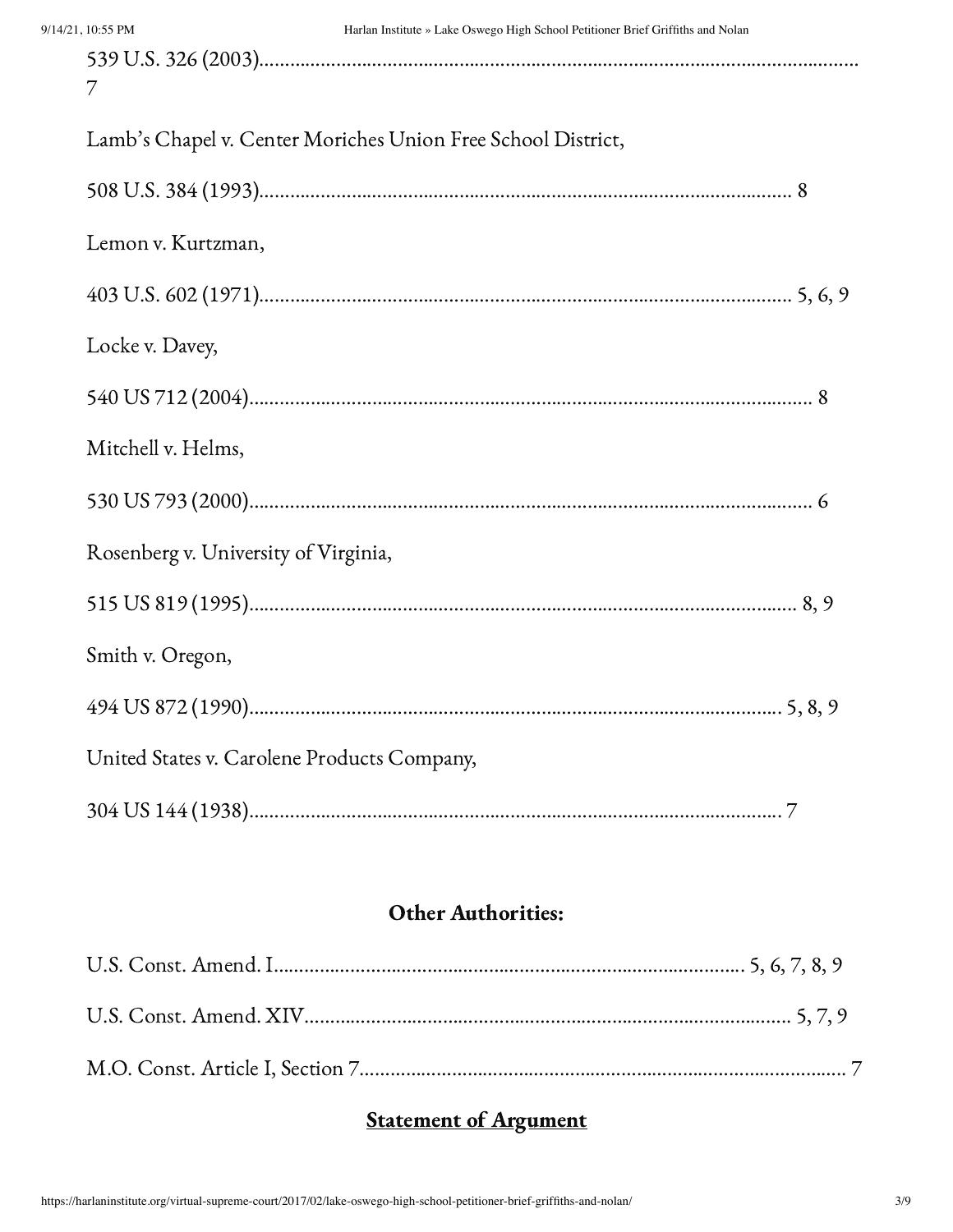The pertinent case to the case presented now before the court is *Lemon v. Kurtzman*, 403 U.S. 602, 612-613 (1971), which is clarified in Agostini v. Felton, 521 US 203 (1997), 244, discusses the government's burden in the funding of parochial schools. Because the grant of

recycled tire scrap material to The Learning Center passes the Lemon test, there is no violation of the Establishment Clause. Furthermore, the denial of grant funding on the sole basis of religious affiliation is a discriminatory act that violates both the Free Exercise Clause of the First Amendment and the Equal Protection Clause of the Fourteenth Amendment. The policy of the Missouri Department of Natural Resources is neither religiously neutral nor generally applicable, violating the Free Exercise Clause under the precedent of Smith v. Oregon, 494 US 872 (1990), 887-888. In examining the Equal Protection violation and the compelling state interest standard, we submit that the Missouri Department of Natural Resources lacks a compelling state interest in denying public resources to religiously affiliated organizations, as there is no violation of the Establishment Clause in granting The Learning Center recycled tire scrap material. Additionally, we ask that the Court recognizes

Missouri's viewpoint discrimination against The Learning Center violates their Free Exercise rights.

#### **Arguments**

#### I. The granting of playground scrap tire material to The Learning Center does not violate the Establishment Clause.

The Establishment Clause of the United States Constitution states that, "Congress shall make no law respecting an establishment of religion, or prohibiting the free exercise thereof." The Court addressed in Lemon v. Kurtzman whether the Establishment Clause prohibits the use of public funding to support parochial schools. Furthermore, the Court established a three-pronged test to determine whether a given policy violates the Establishment Clause. This test was clarified in Agostini v. Felton, 521 US 203 (1997), 244, which stated that the two prongs of the test to examine a policy are purpose and effect. The entanglement prong of the Lemon test, excluded in the Agostini modification, was determined to be an aspect of the effects prong of the test.

Lemon discussed policies in both Rhode Island and Pennsylvania which used public resource to fund parochial school's textbooks, salaries, and instructional materials for secular subjects. In a unanimous decision, the Court held that the policies were unconstitutional as they did not satisfy the three-pronged test.

Under the Lemon test, Id, a given law or policy does not violate the Establishment Clause so long as there is a secular purpose, the law does not promote nor inhibit a religion in its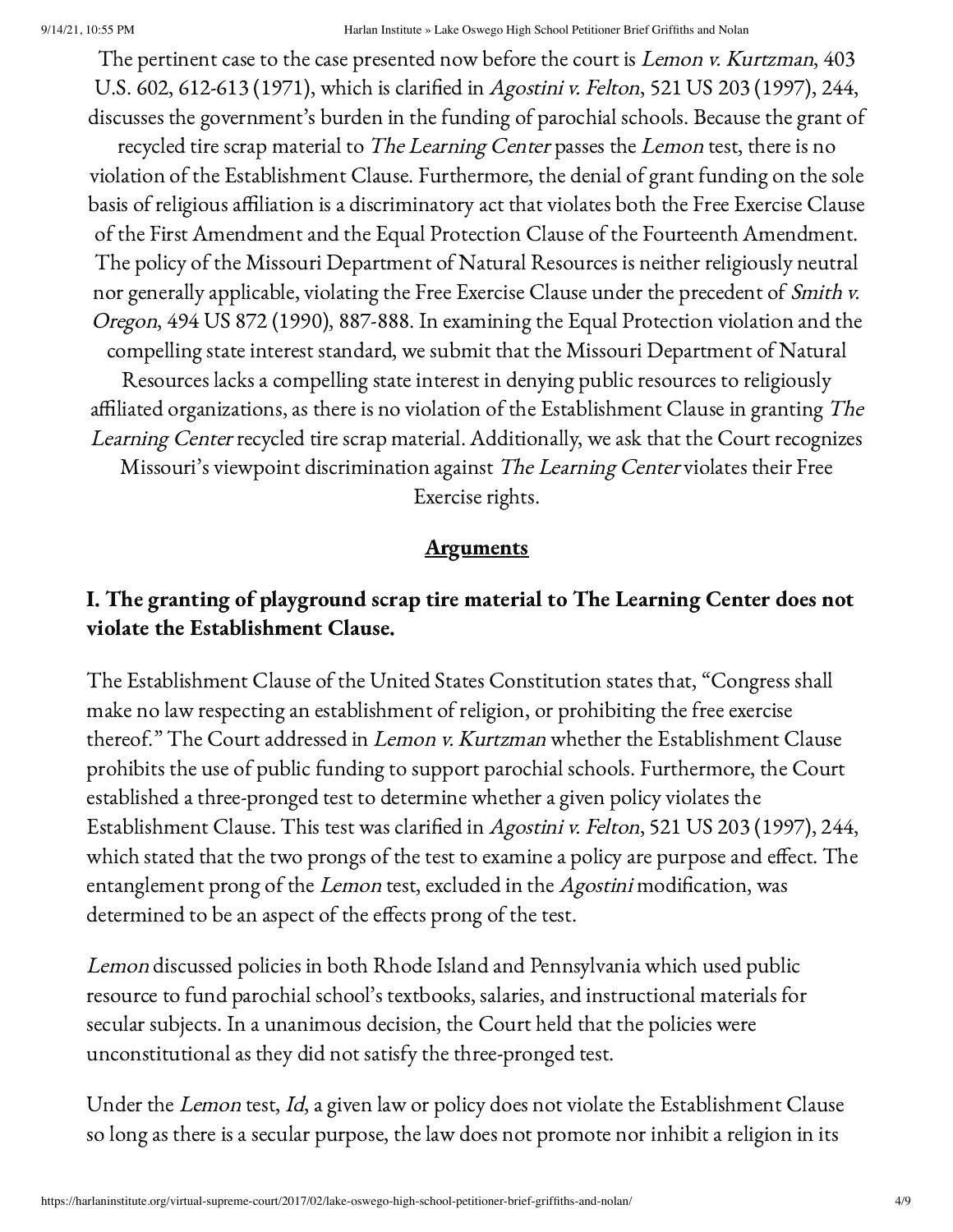principal or primary effect, and the law does not "foster an excessive government entanglement with religion."

When considering the Missouri Department of Natural Resource's scrap tire material grant denial to Trinity Lutheran Church's Learning Center, the Lemon test, Id, is the applicable precedent.

Under the first prong of the Lemon test, the use of the grant for the playground has a secular purpose. When the Missouri Department of Natural Resources ranked its applications based on secular criteria, Trinity Lutheran Church was ranked fifth out of forty-four. Among this secular criteria, the playground is open to the public after school hours. The community surrounding Trinity Lutheran Church is predominantly below the poverty line, contributing to the playground's high rank based on secular criteria.

The case also meets the second prong of the Lemon test, Id, which asks if a policy is a promotion or inhibition of a religion in its principal or primary effect. Providing scrap tire material to make a playground (used both by a parochial preschool as well as by local children) safer does not promote the Lutheran religion in its principal or primary effect.

Finally, we must examine whether the grant to the Trinity Lutheran Church would not "foster an excessive government entanglement with religion,"  $Id$  at 602. This is a scrap tire material grant. There is no maintenance conducted by the Missouri Department of Natural Resources. The department states in its description that the grants are used in three ways. The first way in which the grant money is allocated is for enforcement, permitting, and inspection of the grounds in order to construct the scrap tire project. Such inspection does not create a continued relationship between the church and the government. Secondly,purchase of scrap tire material is a one time purchase, which does not entangle the government with the Trinity Lutheran Church. Lastly, the grant money may be used to purchase teaching materials for the secular subject of recycling education. The last purpose is simply a curriculum grant that is used for a secular purpose, without entanglement. Moreover, The Learning Center only requested the pour-in recycled scrap tire material grant, with no curriculum. Since no part of the grant constitutes a continued relationship between the Trinity Lutheran Church and the government of Missouri, a scrap tire material grant to The Learning Center passes the third and final prong of the Lemon test.

Furthermore, the case Mitchell v. Helms 530 US 793 (2000), 809, discusses the use of public funding for library and computer supplies to both public and private schools, under the Education Consolidation and Improvement Act of 1981. In the plurality opinion, finding that the program was not a violation of the Establishment Clause on the standard of neutrality, Justice Clarence Thomas wrote: "[i]f the religious, irreligious, and areligious are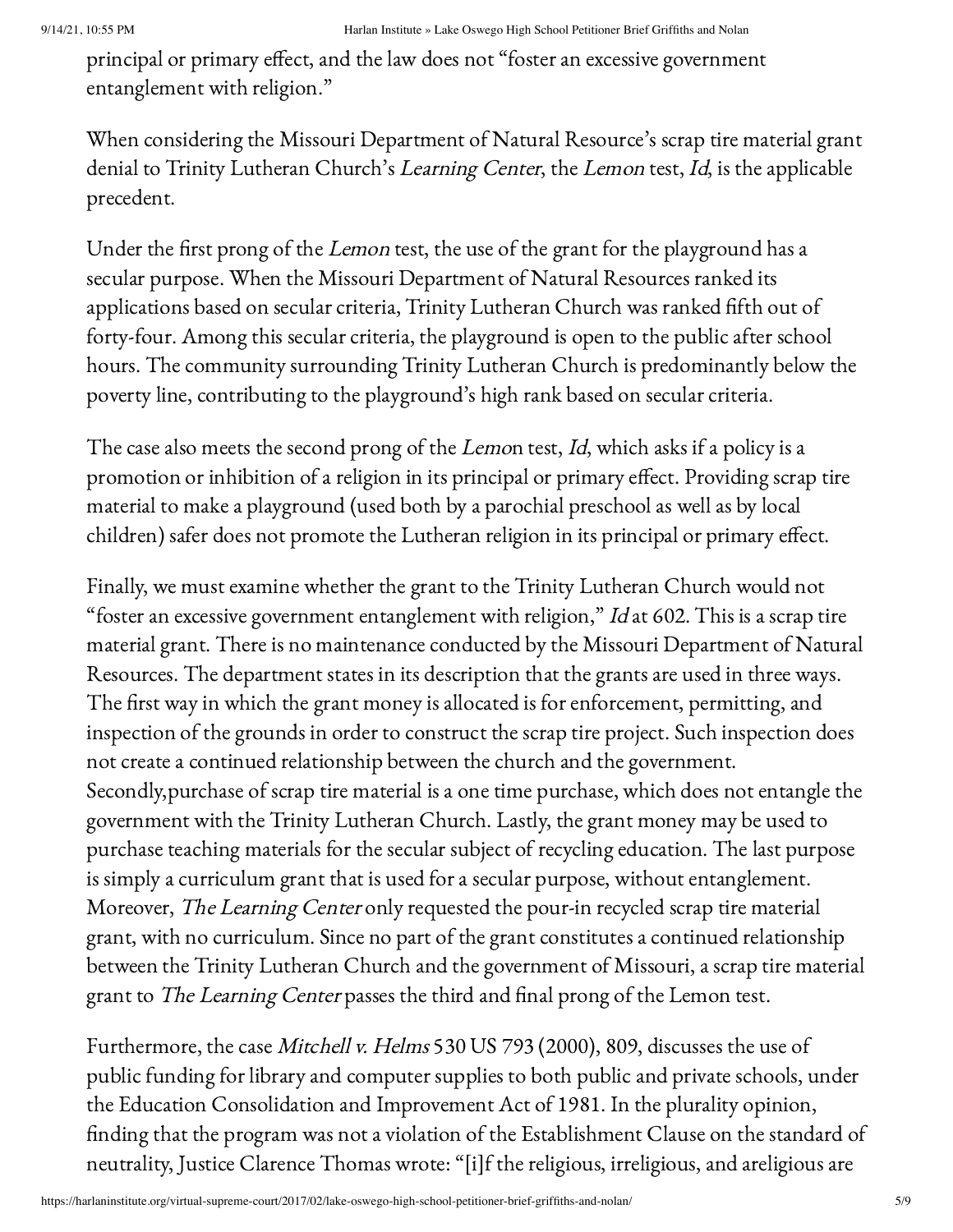all alike eligible for governmental aid, no one would conclude that any indoctrination that any particular recipient conducts has been done at the behest of the government."

A grant to The Learning Center from Missouri's Department of Natural Resources would not violate the Establishment Clause, as affirmed in Mitchell, Id at 809. The precedent that controls public funds going to parochial schools, Lemon v. Kurtzman sets a clear and applicable standard. Under the standard, as well as its modification in Agostini, it is clear that a scrap tire material grant to The Learning Center would not only avoid violation of the Establishment Clause, but would also better the community as a whole.

## II. Denial of scrap tire material grants to The Learning Center solely on the basis of religious affiliation fails the application of strict scrutiny under the Equal Protection Clause of the Fourteenth Amendment.

Due to the school's religious affiliation, the standard of review for this Court is strict scrutiny. Trinity Lutheran Church does not fit within the "discrete and insular minorities" standard for application of strict scrutiny established by United States v. Carolene Products Company, 304 US 144 (1938), 152. However, following the logic of Equal Protection Cases, that of preventing discrimination against classes, we ask the Court to definitively extend suspect classification to protect religious groups.

Overly extensive application of the Establishment Clause discriminates against religious groups. A fear of the state towards any allocation of public resources towards a religious organization based on secular need ultimately excludes such organizations. Henceforth, when a state gives only the justification of religious affiliation for the denial of public resources for a secular purpose, we ask that the Court recognizes the encroachment upon The Learning Center's Equal Protection rights.

Strict scrutiny requires that the government show a compelling state interest in violating individual rights. Grutter v. Bollinger, 539 U.S. 306 (2003), 326, clarifies the compelling state interest standard by stating that policies that violate individual rights must be "narrowly tailored to further compelling governmental interests."

When applying strict scrutiny to the religious discrimination presented in this case, there is ultimately a lack of a compelling state interest. Though the respondent may argue that the state interest is not violating the Establishment Clause, granting recycled tire scrap material to religiously affiliated organizations would not equate to an establishment of religion, as previously discussed. However, granting recycled tire scrap material to religiously affiliated organizations would not equate to a preferential treatment to religious denominations, nor an establishment of religion, as previously discussed. Additionally, the Constitution of the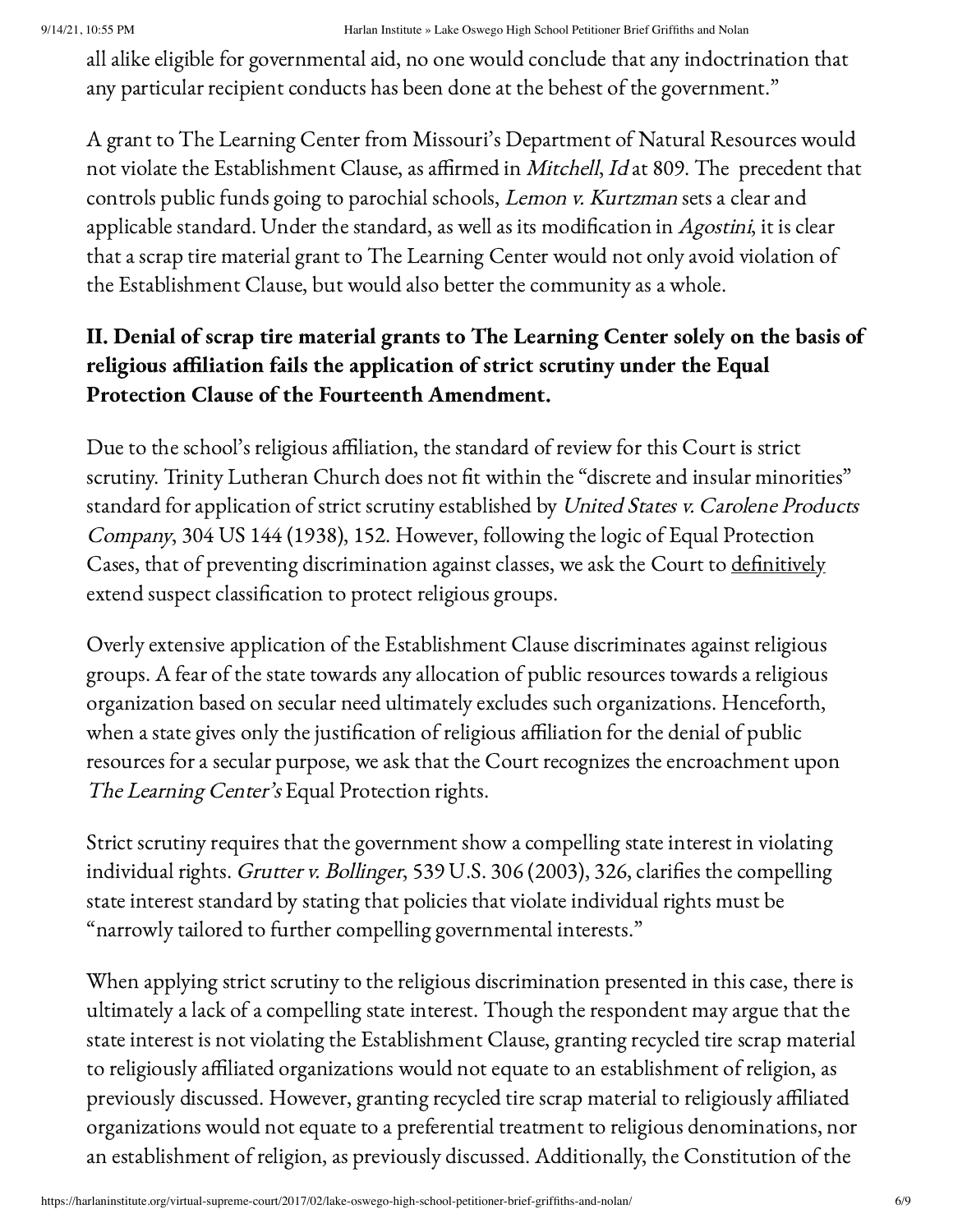State of Missouri Article I, Section 7 shows that this case does not amount to a compelling state interest:

That no money shall ever be taken from the public treasury, directly or indirectly, in aid of any church, sect, or denomination of religion, or in aid of any priest, preacher, minister or teacher thereof, as such; and that no preference shall be given to nor any discrimination made against any church, sect, or creed of religion, or any form of religious faith or worship.

Any compelling state interest derived from Article I, Section 7 of Missouri's Constitution is faulty. A recycled tire scrap material grant would not be aiding Trinity Lutheran Church, but rather The Learning Center, an established nonprofit organization, as well as the surrounding neighborhood. Meanwhile, the second clause of the sentence states that there should be no discrimination made against "any form of religious faith or worship." In the case here before the Court, Missouri has discriminated against The Learning Center on the organization's religious affiliation. Due to the contradiction within Article I, Section 7, and no threat of violation of the Establishment Clause, there is no compelling state interest in denying a recycled scrap tire material grant to organizations off of the basis of religious affiliation.

Furthermore, denial of a scrap tire material grant is discrimination against The Learning Center on the sole basis of religion. Therefore, we ask the Court to recognize this violation of the Equal Protection Clause.

# III. Denial of scrap tire material grants to The Learning Center solely on the basis of religious affiliation violates The Learning Center's Free Exercise Rights.

When looking at the Department of Natural Resource's reason for denial of scrap tire material grants to The Learning Center, the sole reason for denial was that the school was religiously affiliated. As previously mentioned, The Learning Center ranked fifth out of forty-four applications for scrap tire material grants based on entirely secular criteria. The school would have received the grant except it is religiously affiliated.

As established in the cases Smith v. Oregon, 494 US 872 (1990), 887-888, and Church of the Lukumi Babalu Aye v. City of Hialeah, 508 US 520 (1993), 546-547, policies that not religiously neutral or generally applicable violate the the Free Exercise Clause.

In this case, the state violates the religious neutrality standard, Id at 872. Being equally discriminatory to all religions is not a fulfillment of the standard. Rather, we ask the Court to recognize that the blanket ban on all funding to religious organizations amounts to a lack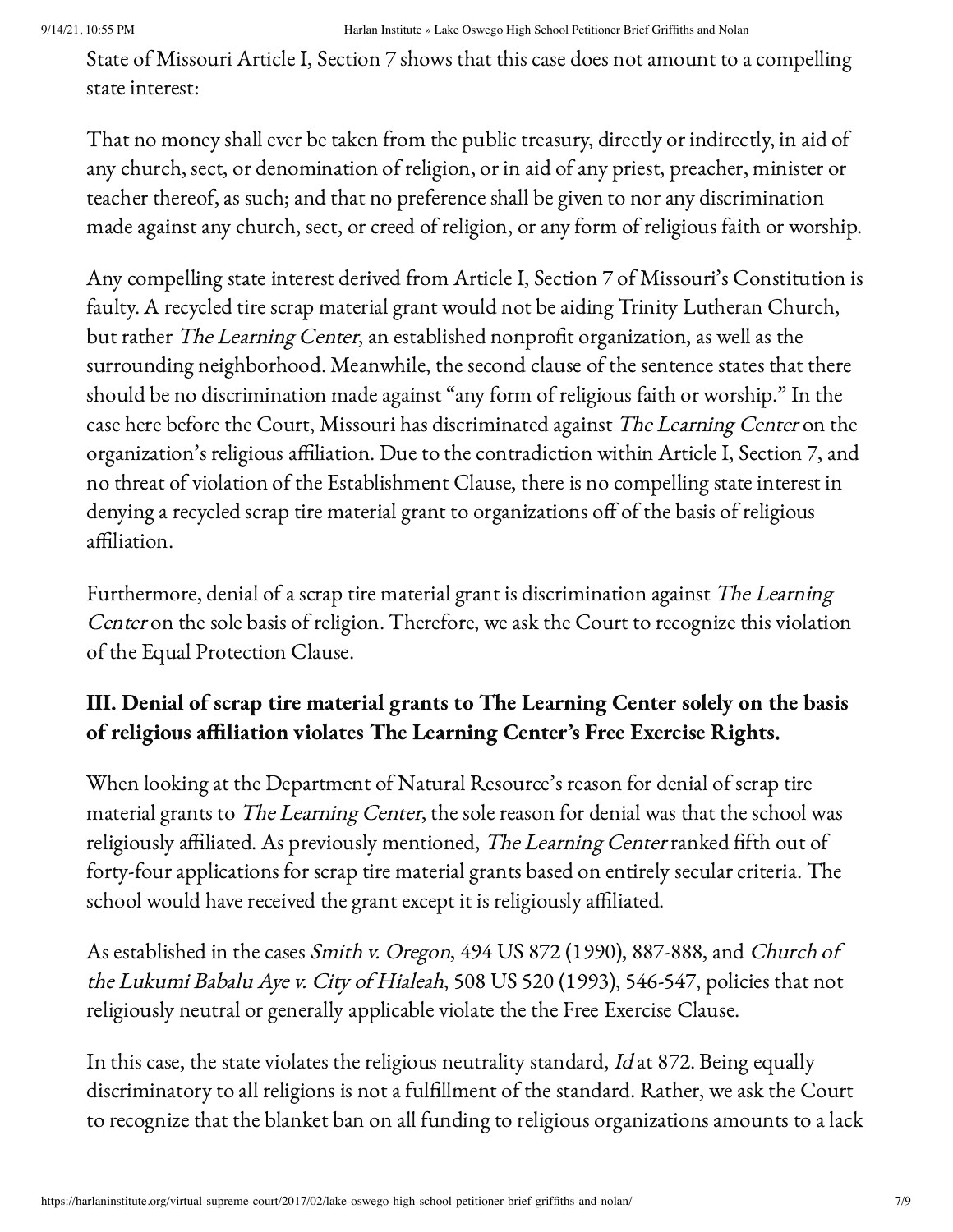of neutrality between religious and nonreligious organizations, therefore violating the standard of neutrality under the Free Exercise Clause.

In Rosenberg v. University of Virginia, 515 US 819, 835 (1995), it was affirmed that state resources must be allocated in a way that is religiously neutral and not discriminatory on the basis of viewpoint. Additionally, Good News Club v. Milford, 533 US 98, 107 (2001), a denial of use of school facilities to the Good News Club due to their religious affiliation amounted to unconstitutional viewpoint discrimination, and a violation of the club's First Amendment rights.

This would also follow the decision made in *Lamb's Chapel v. Center Moriches Union Free* School District 508 U.S. 384 (1993), 390, in which a denial of access to materials on the sole reason of religious affiliation and implicating the "Viewpoint Neutral" decision, Id, would be ruled unconstitutional under free speech of the first amendment.

Though the case at hand does not involve a Free Speech violation, the logic shown in Rosenberg, Lambs Chapel, and Good News Club can be applied to the Free Exercise violation against Trinity. The Learning Center is a registered non-profit organization, yet was deemed ineligible to receive the grant by the Missouri Department of Natural Resources on the sole basis of its religious affiliation. Similar to these cases, The Learning Center is facing discrimination based on religious belief and affiliation. The rationale of these cases, that discrimination between religious and nonreligious organizations in access to public resources is unconstitutional, is applicable to the Free Exercise question presented now before the Court.

The case of Locke v. Davey, 540 US 712 (2004), 724, does not change what the result should be in the case now presented to the Court. The question in that case was not that of Davey's right to exercise of his religious beliefs; rather, the question was his right to study his chosen major. He was not denied the Washington State Promise Scholarship off of the basis of his religion, but rather his chosen course of study in theology. In fact, the Washington State Promise Scholarship was awarded to students who wanted to further their education at religiously affiliated colleges, and "are still eligible to take devotional theology courses," Id at 712, 724. This is crucial in understanding Locke, as students are still able to exercise their religious beliefs, and are simply not allowed to use the scholarship in order to obtain an non secular degree that is "'devotional in nature or designed to induce religious faith," Id at 712, 712. Therefore, the question presented in Locke is vastly different from the religious discrimination of this case. In our case, The Learning Center satisfied a secular standard but was solely rejected for their religious affiliation.